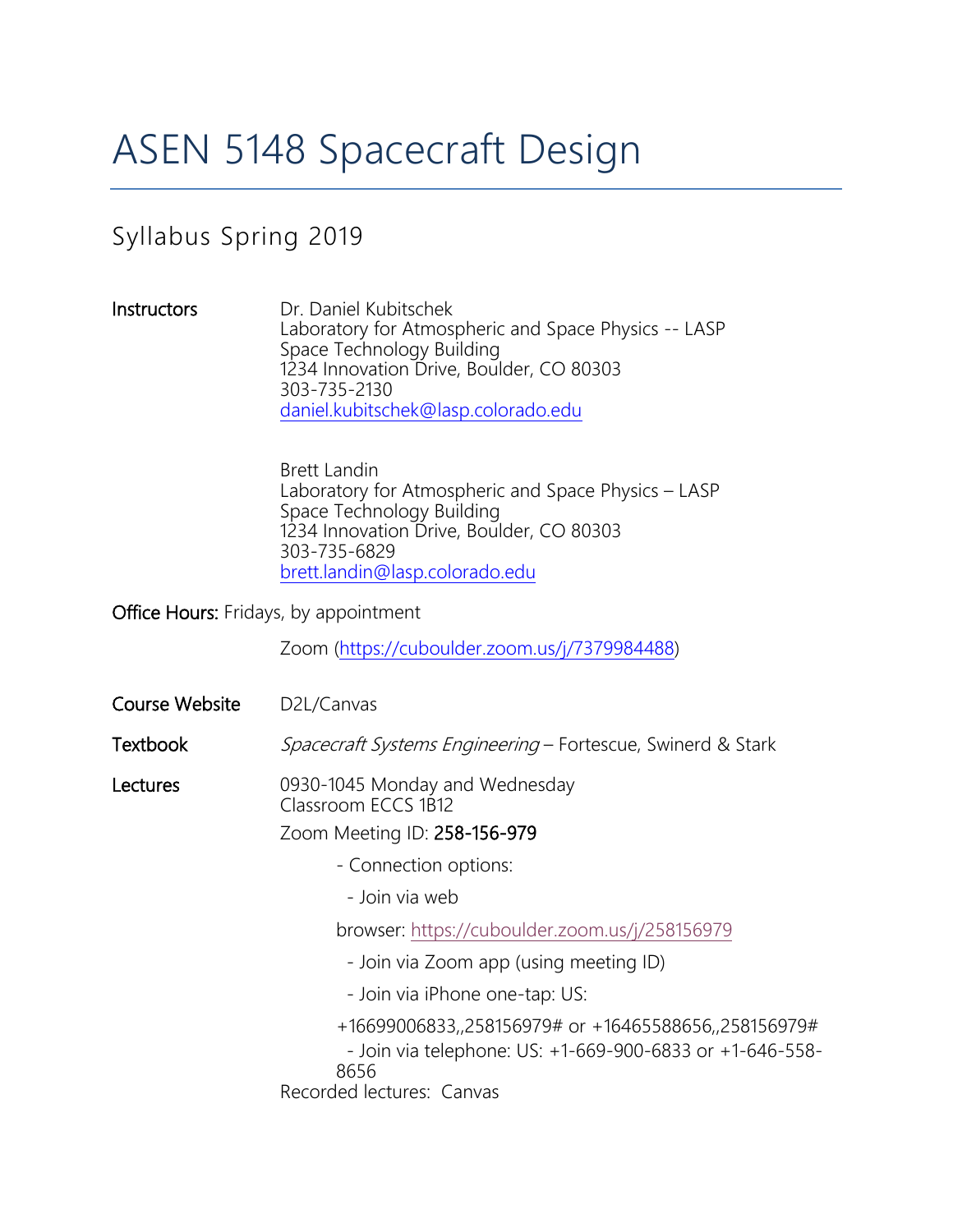#### Course Description

- 1. This course will study the fundamental concepts of Spacecraft Design with emphasis on the important aspects of systems and subsystems engineering
- 2. A preliminary design for three missions will be developed and presented at a Preliminary/Critical Design Review (PDR/CDR) at the end of the semester
- 3. Design teams (3 teams per project) will compete for the winning design to be selected, following the PDR, by the Principal Investigator (Blue Sun Enterprises, Inc. & LASP)

Distances student taking the course for CU academic credit will participate as distributed team members, requiring each team to accommodate and coordinate with their distance team member(s) as necessary.

# Curriculum

This is a lecture and discussion course centered on developing and presenting the spacecraft preliminary design for a spaceflight mission. Individual lectures cover the spacecraft systems and subsystems. The course assumes the student has no previous experience in spacecraft design.

#### Course Objectives

- 1. To convey the important aspects of systems and subsystems engineering
- 2. To simulate a realistic spacecraft design process
- 3. To develop the preliminary design for a small spacecraft

#### **Content**

MISSION DESIGN SYSTEMS ENGINEERING COMMAND & DATA HANDLING SUBSYSTEMS POWER & ELECTRICAL SUBSYSTEMS THERMAL SUBSYSTEMS TELECOMMUNICATION SUBSYSTEMS FLIGHT & SIMULATION SOFTWARE SUBSYSTEMS ATTITUDE DETERMINATION & CONTROL SUBSYSTEMS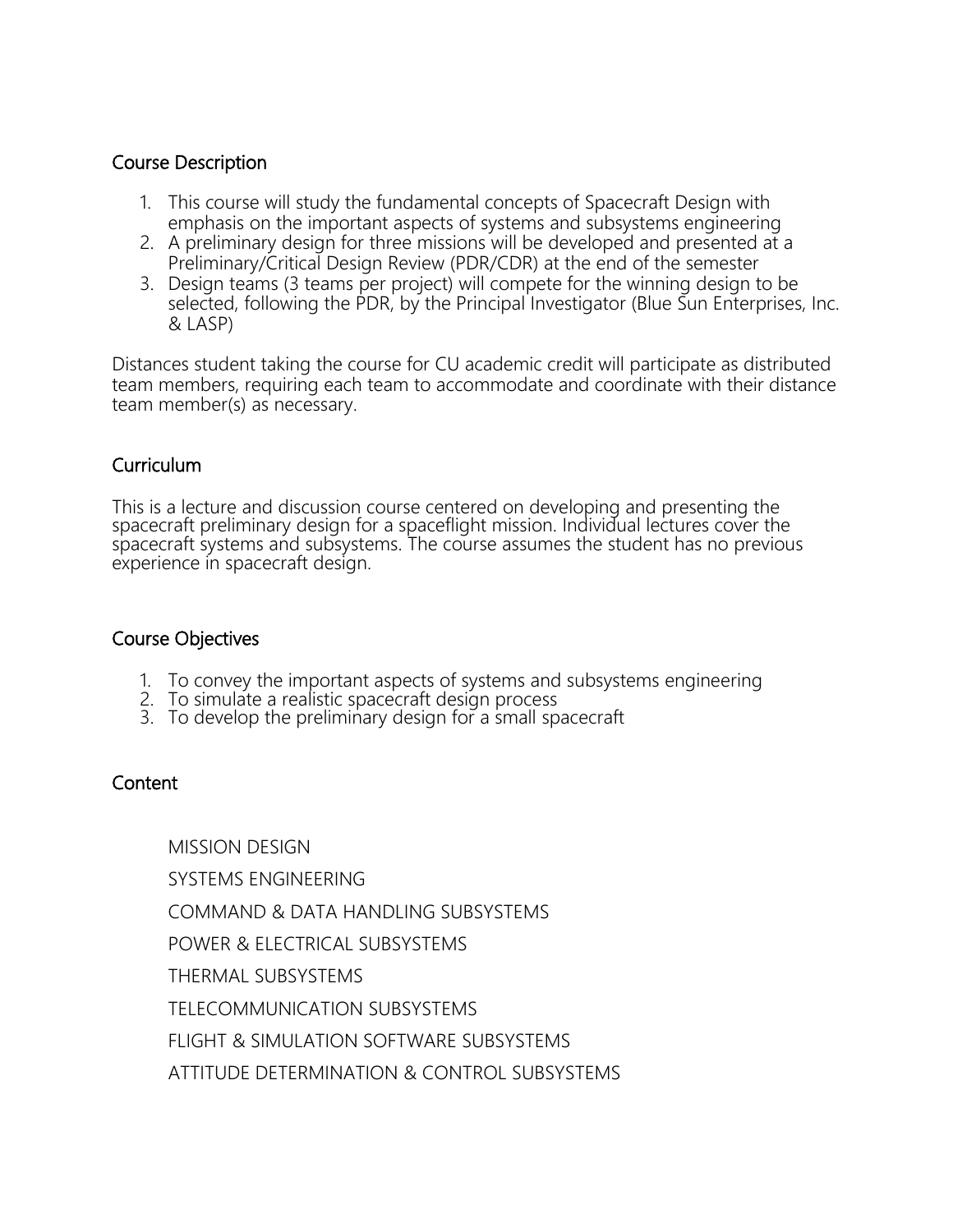GUIDANCE, NAVIGATION & CONTROL SUBSYSTEMS PROPULSION SUBSYSTEMS STRUCTURES & MECHANISMS SUBSYSTEMS FAULT PROTECTION ASSEMBLY, INTEGRATION & TEST **OPERATIONS** 

### Grading

The course grade will be based on homework, Conceptual Design Review (CoDR) Presentation, Preliminary/Critical Design Review (PDR/CDR) Presentation, Design Documentation and Customer Assessment

| Homework                   | 20%   | Late homework submission requires instructor<br>consent |
|----------------------------|-------|---------------------------------------------------------|
| CoDR Presentation          | 20%   | All team members shall present                          |
| <b>PDR Presentation</b>    | 40%   | All team members shall present                          |
| <b>Customer Evaluation</b> | 20%   |                                                         |
| <b>Bonus</b>               | 5 pts | Winning team for each Project                           |

# Accommodation for Disabilities

All faculty assume responsibility for ensuring that their individual courses and content are accessible to all students. Please utilize principles of Universal Design when creating new courses; otherwise, make appropriate alterations to existing material to accommodate students who require assistance. You may contact our Universal Instructional Design Consultant on [the Academic Technology Design Team](http://www.colorado.edu/oit/services/academic-technology/academic-technology-design-team) in the Office of Information Technology for more information by calling 303-735-4357 (5-HELP).

Faculty consultations with an Access Coordinator in [Disability Services](http://www.colorado.edu/disabilityservices/faculty-staff) serve as an opportunity to provide clarity and guidance regarding the implementation of accommodations and working with students with disabilities. To request an appointment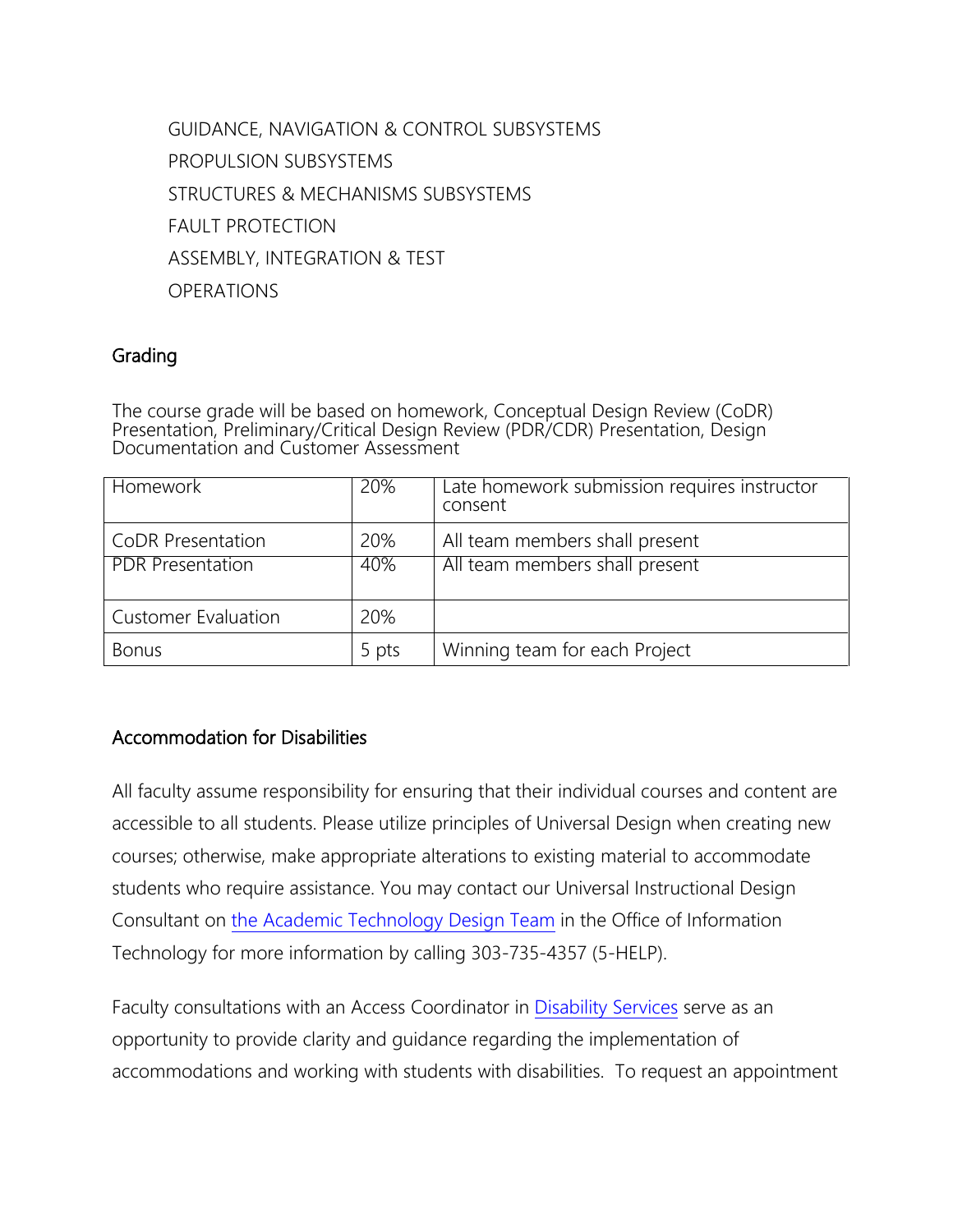with an Access Coordinator, contact Disability Services at [dsinfo@colorado.edu](mailto:dsinfo@colorado.edu) or 303- 492-8671

#### Disabilities syllabus statement:

If you qualify for accommodations because of a disability, please submit your accommodation letter from Disability Services to your faculty member in a timely manner so that your needs can be addressed. Disability Services determines accommodations based on documented disabilities in the academic environment. Information on requesting accommodations is located on the [Disability Services website.](http://www.colorado.edu/disabilityservices/students) Contact Disability Services at 303-492-8671 or [dsinfo@colorado.edu](mailto:dsinfo@colorado.edu) for further assistance. If you have a temporary medical condition or injury, see [Temporary Medical Conditions](http://www.colorado.edu/disabilityservices/students/temporary-medical-conditions) under the Students tab on the Disability Services website.

#### Classroom Behavior

Faculty and students should be aware of the campus [Classroom and Course-Related](http://www.colorado.edu/policies/student-classroom-and-course-related-behavior)  [Behavior policy](http://www.colorado.edu/policies/student-classroom-and-course-related-behavior) which describes examples of unacceptable classroom behavior and provides information on how to handle such circumstances should they arise. Faculty are encouraged to address the issue of classroom behavior in the syllabus, and to understand their [professional rights and duties.](http://www.colorado.edu/bfa/sites/default/files/attached-files/PRDJanuary16_2013_0.pdf)

#### Classroom behavior syllabus statement:

Students and faculty each have responsibility for maintaining an appropriate learning environment. Those who fail to adhere to such behavioral standards may be subject to discipline. Professional courtesy and sensitivity are especially important with respect to individuals and topics dealing with race, color, national origin, sex, pregnancy, age, disability, creed, religion, sexual orientation, gender identity, gender expression, veteran status, political affiliation or political philosophy. Class rosters are provided to the instructor with the student's legal name. I will gladly honor your request to address you by an alternate name or gender pronoun. Please advise me of this preference early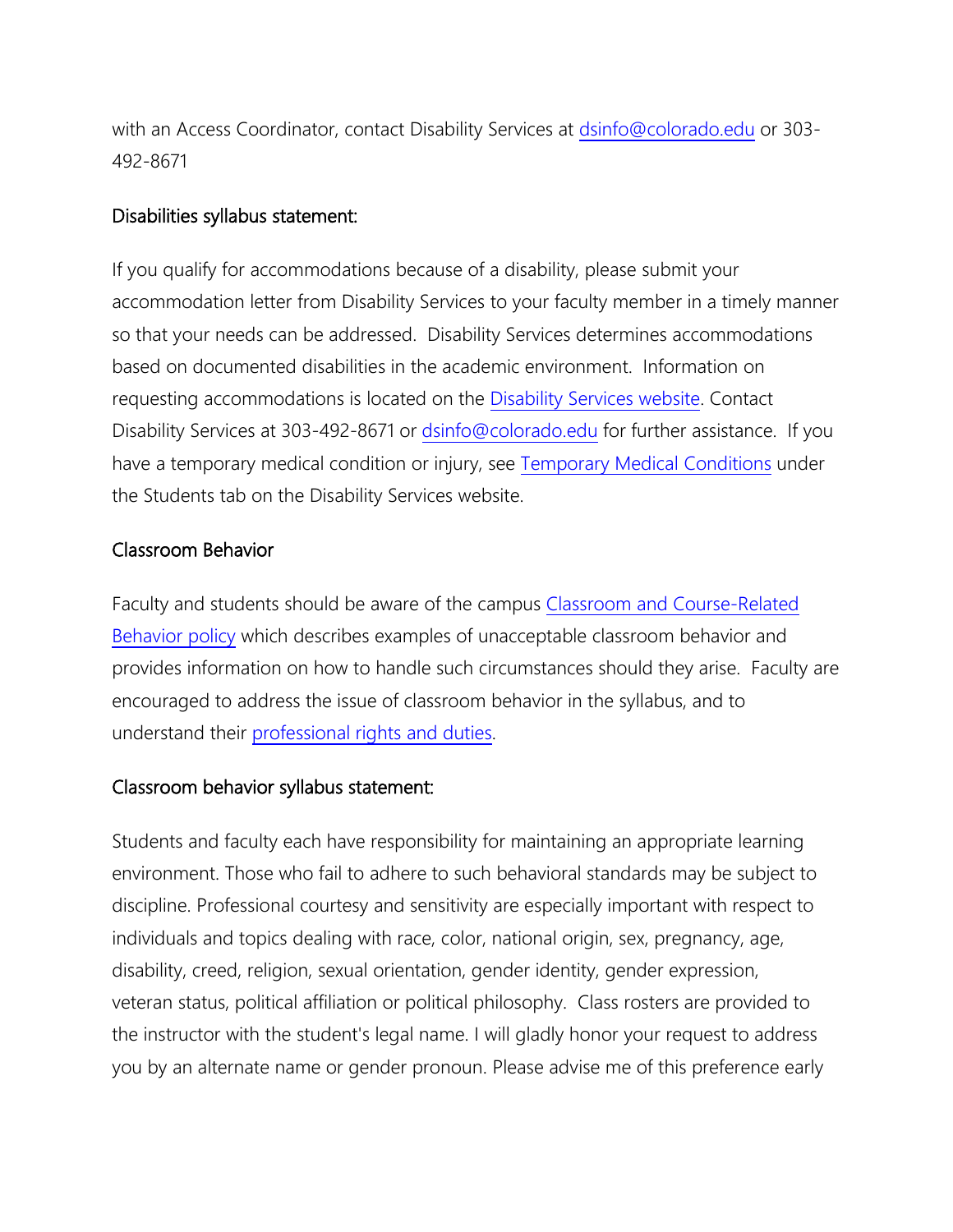in the semester so that I may make appropriate changes to my records. For more information, see the policies on [classroom behavior](http://www.colorado.edu/policies/student-classroom-and-course-related-behavior) and the [Student Code of Conduct.](http://www.colorado.edu/osccr/)

#### Honor Code

The Boulder campus has an [Academic Integrity Policy](http://www.colorado.edu/policies/academic-integrity-policy) and a [student Honor Code;](http://honorcode.colorado.edu/) individual faculty members are expected to familiarize themselves with its tenets and follow the approved procedures should violations be perceived. The campus has been working diligently to make this process work better and to provide guidance on 'gray areas' at the [Honor Code website.](http://honorcode.colorado.edu/)

#### Honor Code syllabus statement:

All students enrolled in a University of Colorado Boulder course are responsible for knowing and adhering to the Honor Code. Violations of the policy may include: plagiarism, cheating, fabrication, lying, bribery, threat, unauthorized access to academic materials, clicker fraud, submitting the same or similar work in more than one course without permission from all course instructors involved, and aiding academic dishonesty. All incidents of academic misconduct will be reported to the Honor Code [\(honor@colorado.edu\)](mailto:honor@colorado.edu); 303-492-5550). Students who are found responsible for violating the academic integrity policy will be subject to nonacademic sanctions from the Honor Code as well as academic sanctions from the faculty member. Additional information regarding the Honor Code academic integrity policy can be found at the [Honor](https://www.colorado.edu/osccr/honor-code) Code [Office website.](https://www.colorado.edu/osccr/honor-code)

#### Sexual Misconduct, Discrimination, Harassment and/or Related Retaliation

#### Office of Institutional Equity and Compliance (OIEC) syllabus statement:

The University of Colorado Boulder (CU Boulder) is committed to fostering a positive and welcoming learning, working, and living environment. CU Boulder will not tolerate acts of sexual misconduct (including sexual assault, exploitation, harassment, dating or domestic violence, and stalking), discrimination, and harassment by members of our community.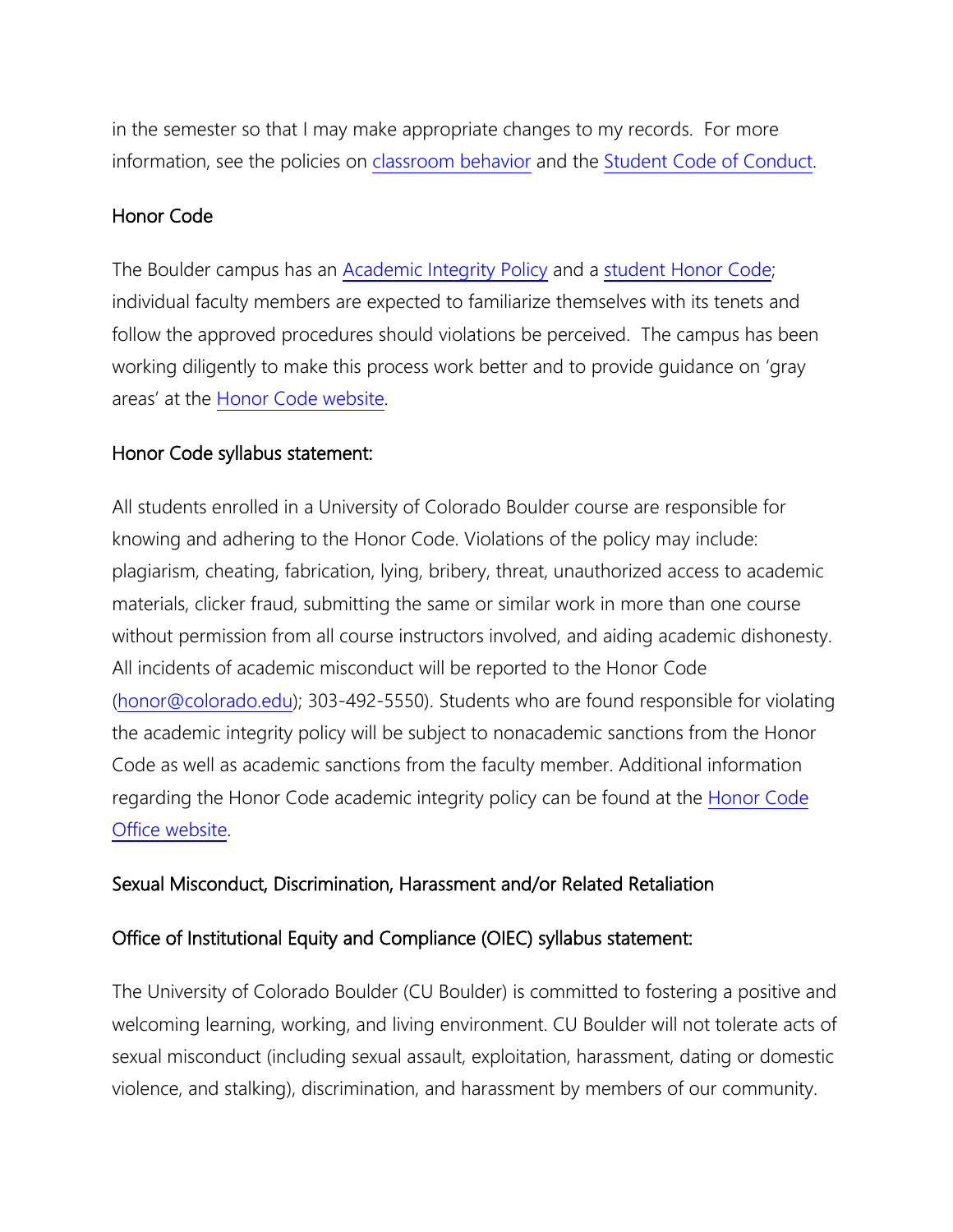Individuals who believe they have been subject to misconduct or retaliatory actions for reporting a concern should contact the Office of Institutional Equity and Compliance (OIEC) at 303-492-2127 or [cureport@colorado.edu.](mailto:cureport@colorado.edu) Information about the OIEC, university policies, [anonymous reporting,](https://cuboulder.qualtrics.com/jfe/form/SV_0PnqVK4kkIJIZnf) and the campus resources can be found on the [OIEC website.](http://www.colorado.edu/institutionalequity/)

Please know that faculty and instructors have a responsibility to inform OIEC when made aware of incidents of sexual misconduct, discrimination, harassment and/or related retaliation, to ensure that individuals impacted receive information about options for reporting and support resources.

# Religious Holidays

It is the responsibility of every instructor to explain clearly her or his procedures about absences due to religious observances in the course syllabus so that all students are fully informed, in writing, near the beginning of each semester's classes. [Campus policy](http://www.colorado.edu/policies/observance-religious-holidays-and-absences-classes-andor-exams)  [regarding religious observances](http://www.colorado.edu/policies/observance-religious-holidays-and-absences-classes-andor-exams) states that faculty *must* make reasonable accommodations for students and in so doing, be careful not to inhibit or penalize those students who are exercising their rights to religious observance. Faculty should be aware that a given religious holiday may be observed with very different levels of attentiveness by different members of the same religious group and thus may require careful consideration to the particulars of each individual case.

For more information on the religious holidays most commonly observed by CU Boulder students consult the [online interfaith calendar.](http://www.interfaith-calendar.org/)

#### Religious observances syllabus statement:

Campus policy regarding religious observances requires that faculty make every effort to deal reasonably and fairly with all students who, because of religious obligations, have conflicts with scheduled exams, assignments or required attendance. In this class, {Faculty: insert your procedures here}.